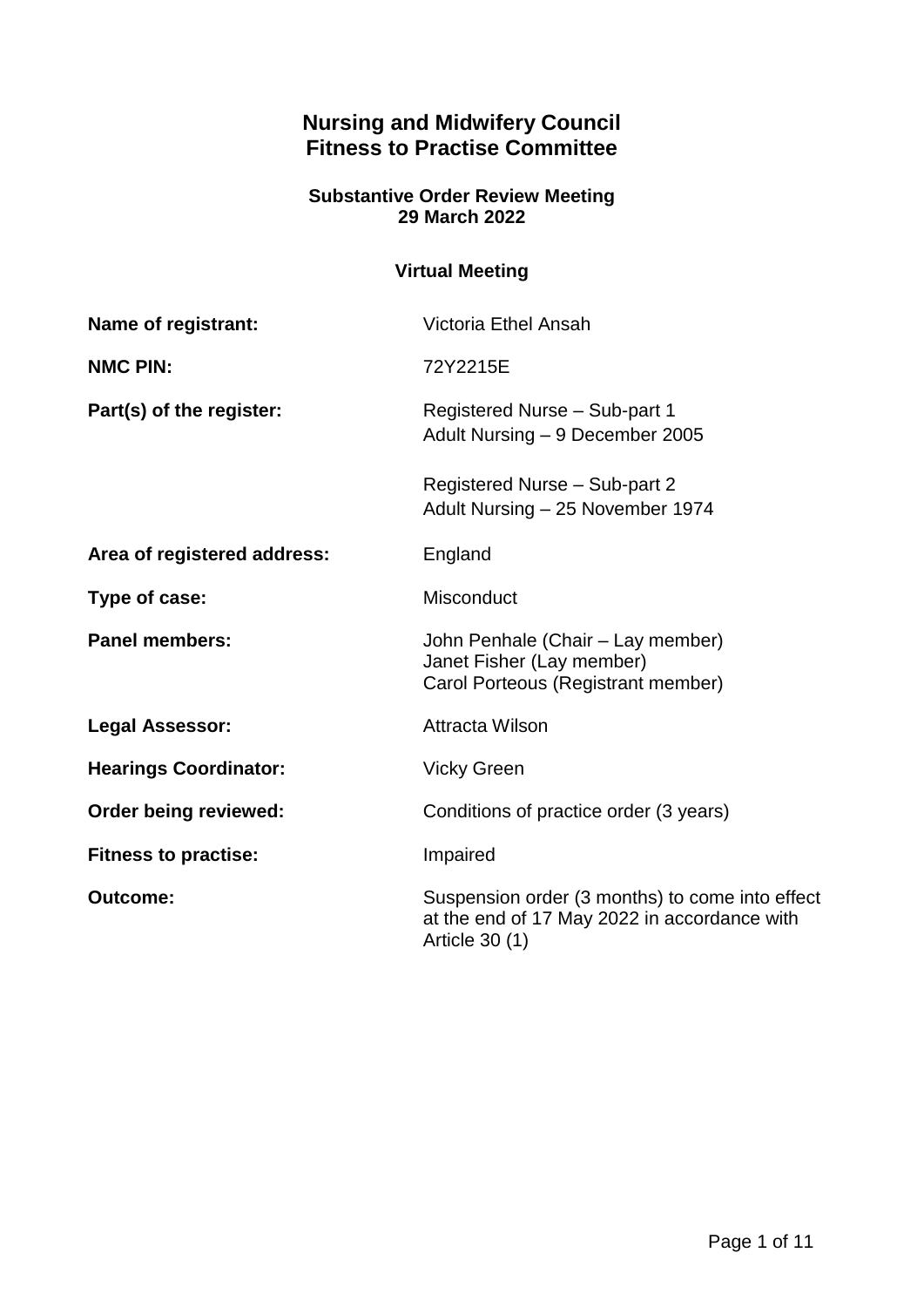### **Decision and reasons on service of Notice of Meeting**

In response to the current COVID-19 crisis, emergency changes were made to the Nursing and Midwifery Council (Fitness to Practise) Rules 2004, as amended (the Rules). The emergency changes allow for the Notice of Meeting (the Notice) to be sent by the Nursing and Midwifery Council (NMC) by email instead of by recorded delivery post. This email must be sent securely to a confirmed registered email address for the registrant and/or representative.

The panel noted that the Notice had been sent to Mrs Ansah's email address on 21 February 2022.

The panel took into account that the Notice provided details of the substantive order being reviewed and that the NMC proposed that this review would take place by way of a meeting. The panel noted that if Mrs Ansah did not request a hearing then a meeting will go ahead no sooner than 28 March 2022.

The panel accepted the advice of the legal assessor.

In the light of all of the information available, the panel was satisfied that Mrs Ansah has been served with the Notice in accordance with the requirements of Rules 11 and 34. The panel noted that Mrs Ansah has not responded to the Notice or requested that this review take place by way of a hearing.

### **Decision and reasons on review of the substantive order**

The panel decided to replace the current conditions of practice order with a suspension order with a review for a period of three months.

This order will come into effect at the end of 17 May 2022 in accordance with Article 30(1) of the 'Nursing and Midwifery Order 2001' (the Order).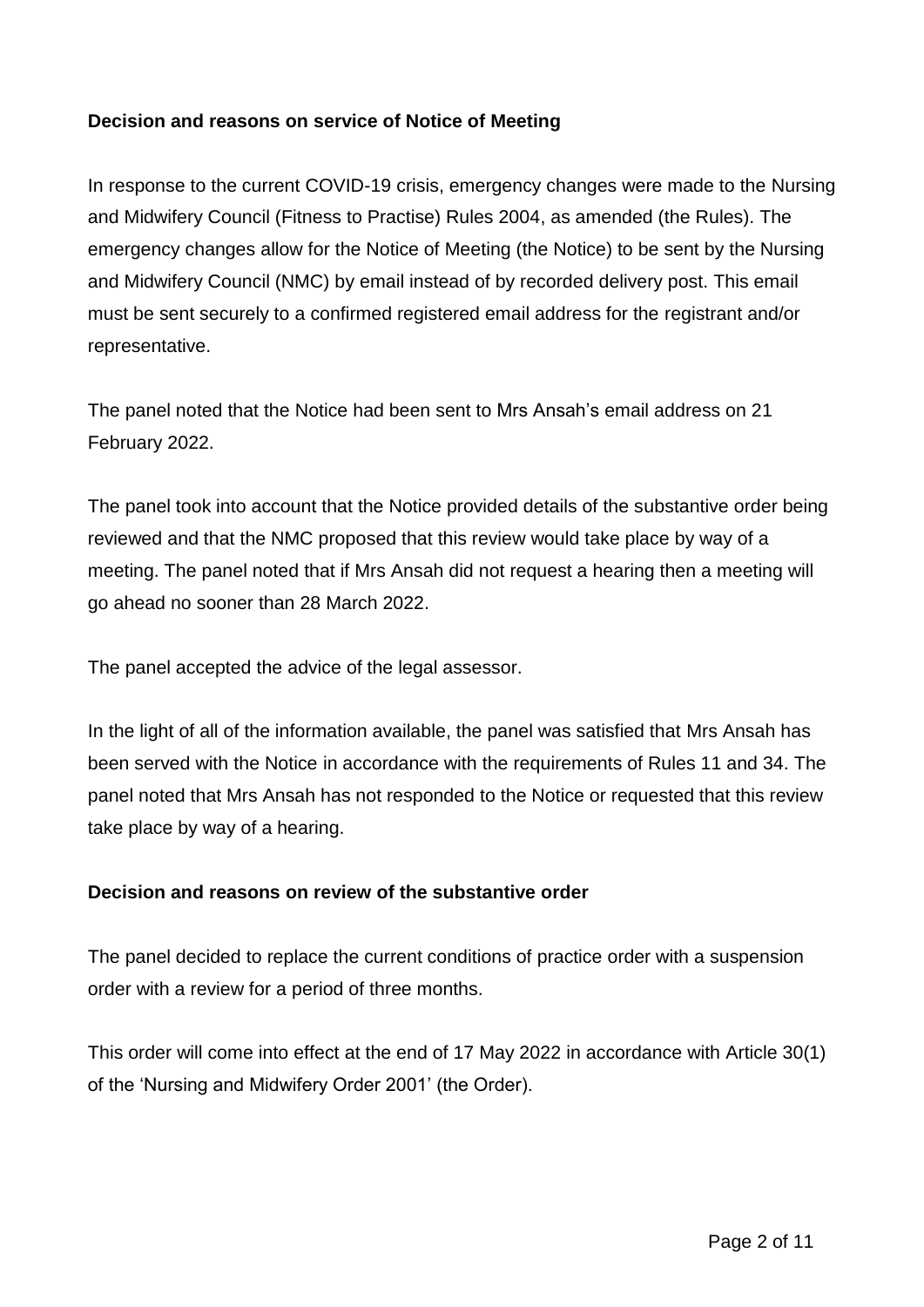This is the eighth review of the orders that have been made. A 24 month conditions of practice order was originally imposed on 5 January 2011 and replaced with a 9 month suspension order at a substantive order review hearing held on 18 August 2011. This suspension order was extended for a further 12 months at a substantive order review on 14 May 2012. On 8 May 2013, the next substantive order review took place, at which time your suspension order was replaced with a conditions of practice order for a period of 18 months. The fourth review of your order took place on 13 October 2014, at which point the conditions of practice order was replaced with a 6 month suspension order. The fifth reviewing panel on 17 April 2015, decided to impose a further conditions of practice order for a period of 36 months. This order was last reviewed on 6 April 2018, when the panel decided to impose a conditions of practice order for a period of 12 months. On 26 April 2019 the last reviewing panel decided to impose a further conditions of practice order for a period of three years.

The current order is due to expire at the end of 17 May 2022.

The panel is reviewing the order pursuant to Article 30(1) of the Order.

The charges found proved which resulted in the imposition of the substantive order were as follows:

*'That you, whilst employed as an agency nurse on Davidson ward, Kings College Hospital NHS Trust on the morning of 26 March 2008:*

- *1. Gave patient A, patient B's medication*
- *2. Gave patient B patient A's medication*

*And in light of the above your fitness to practise is impaired by reason of your misconduct.'*

The seventh panel determined the following with regard to impairment:

*'The panel noted that since the last review hearing in April 2018 there has been no material change in your circumstances save that you have failed the numeracy test*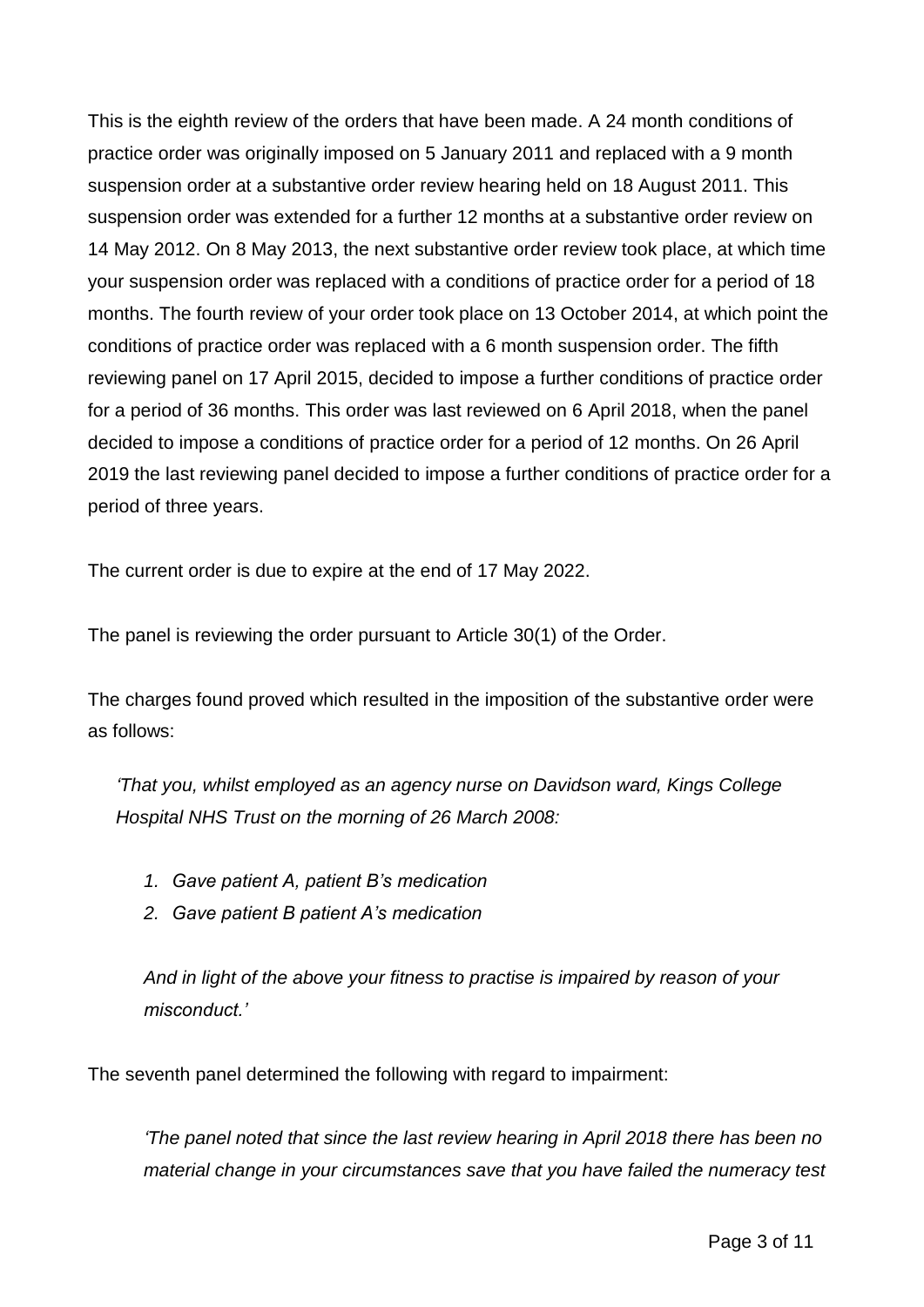*again. However, the panel noted that you are determined to take this test again and you intend thereafter to obtain a place on the RTPC. In these circumstances, the panel found that whilst your deficiency is remediable, you have not remedied your practice.* 

*The panel went onto consider that in light of your lack of remediation whether there is a real risk of you repeating your failing. The panel found that there is a real risk of you repeating your medication error.* 

*The panel has borne in mind that its primary function is to protect patients and the wider public interest which includes maintaining confidence in the nursing profession and upholding proper standards of conduct and performance. The panel determined that, your fitness to practise was materially impaired at the time of your misconduct. The panel determined that your fitness to practice is currently impaired*  for the reasons above. Accordingly, the panel found that you are liable in the future *to act so as to put a patient or patients at unwarranted risk of harm and bring the nursing profession into disrepute and breach one of the fundamental tenets of the profession. The panel therefore found that your fitness to practice is currently impaired on both the grounds of public protection and the wider public interest.'*

The seventh reviewing panel determined the following with regard to sanction:

*'Having found your fitness to practise currently impaired, the panel then considered what, if any, sanction it should impose in this case. The panel noted that its powers are set out in Article 29 of the Order. The panel has also taken into account the NMC's Sanctions Guidance ("SG") and has borne in mind that the purpose of a sanction is not to be punitive, though any sanction imposed may have a punitive effect.*

*The panel first considered whether to take no action but concluded that this would be inappropriate in view of the risk of repetition identified and the seriousness of the case. The panel decided that it would be neither proportionate nor in the public interest to take no further action as this would not protect the public.*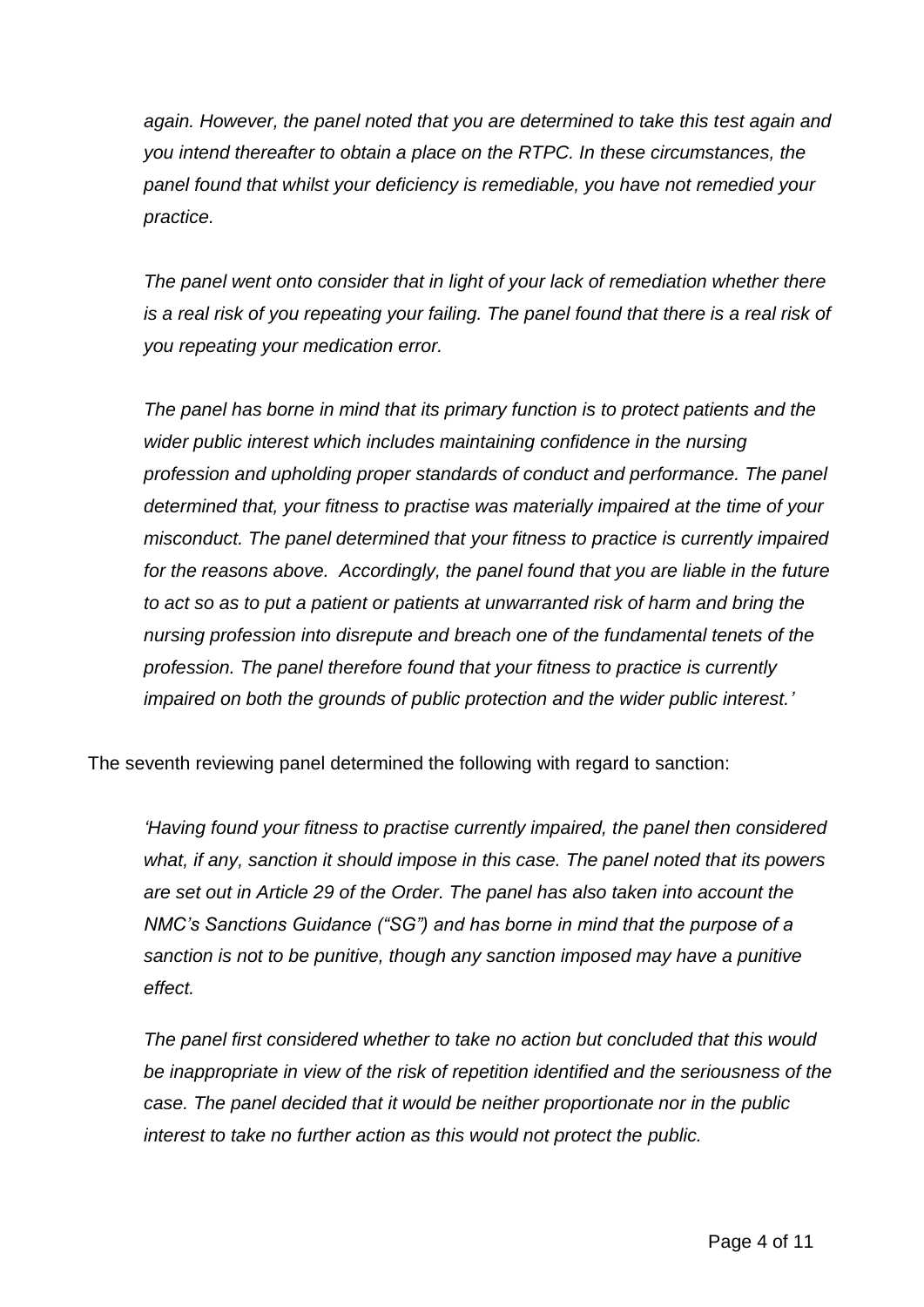*The panel then considered whether to impose a caution order but concluded that this would be inappropriate in view of the risk of repetition identified and the seriousness of the case. The panel decided that it would be neither proportionate nor in the public interest to impose a caution order as this would not protect the public.*

*The panel next considered the imposition of a conditions of practice order. The panel was of the view that a conditions of practice order is, at present, sufficient to protect patients and the wider public interest. The panel noted that you have been under a conditions of practice order since 5 January 2011 and have not practised as a nurse since December 2010. Whilst these are significant periods of time, the panel noted your oral evidence today and your determination to return to nursing. On balance, the panel decided that a further period of conditions would be appropriate and proportionate in the circumstances. The panel was of the view that workable conditions could be formulated which would protect patients during the period they are in force.*

*The panel gave careful consideration to the length of the conditions of practice order and decided that a period of 3 years is appropriate. In coming to this period, the panel decided that this will give you sufficient time to pass the numeracy test; obtain a place on a RTPC; pass the RTPC; obtain employment as a nurse and thereafter, have sufficient time to comply with your conditions.* 

*The panel determined, pursuant to Article 30(1) of the Order, to make a conditions of practice order for a period of 3 years, which will come into effect on the expiry of the current order. It decided to vary the conditions which are currently imposed on your registration, as it considered these to be workable, appropriate and proportionate in your case;*

*1. In the event that you do successfully complete the Return to Practice Programme and return to nursing practice, you must send to the NMC at least 7 days before any review of this order, a report from your Line Manager, Mentor or Supervisor setting out the standard of your clinical practice including your drug administration*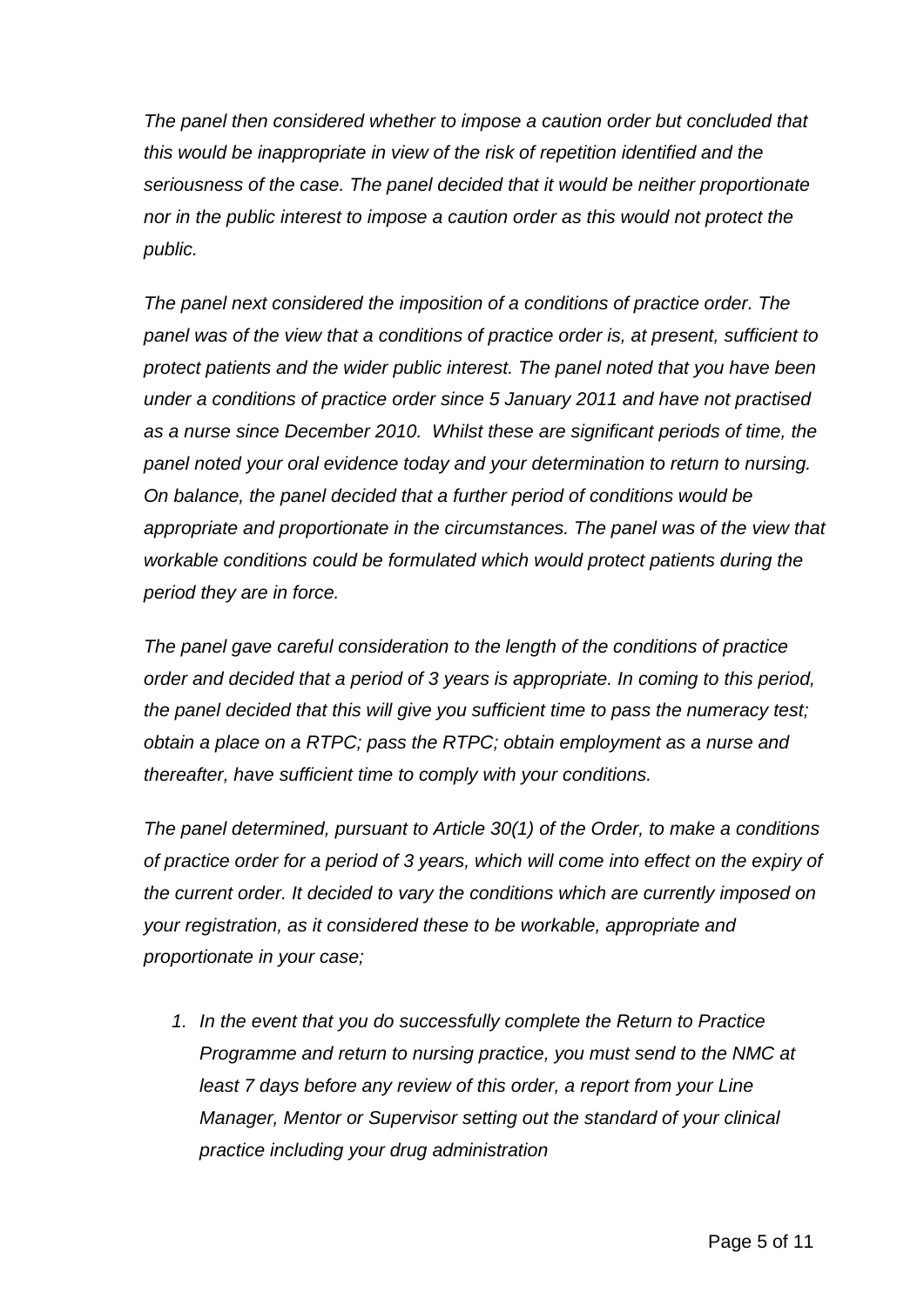- *2. At any time that you are employed, or otherwise engaged in providing professional nursing services, which require you to be registered with the NMC, you must place yourself and remain under the supervision of a workplace line manager/mentor/supervisor nominated by your employer during the period of your conditions of practice order;*
- *3. You must inform the NMC of any formal disciplinary proceedings taken against you, from the date of this determination;*
- *4. Before undertaking any form of drugs administration other than under direct supervision, you must provide a signed appraisal from your supervisor specifically confirming your safety in drugs administration practice and the basis of such assessment;*
- *5. You must immediately inform the following parties that that you are subject to a conditions of practice order under the NMC's fitness to practise procedures, and disclose the conditions listed at (1) to (5) above, to them:*
	- *i. Any organisation or person employing, contracting with, or using you to undertake nursing work;*
	- *ii. Any agency you are registered with or apply to be registered with (at the time of application);*
	- *iii. Any prospective employer (at the time of application);*
	- *iv. Any educational establishment at which you are undertaking a course of study connected with nursing, or any such establishment to which you apply to take such a course (at the time of application).*

*The panel, in varying the conditions of practice order, have removed the condition*  as to you successfully completing and passing a RTPC. In doing so, the panel *considered this condition to be unnecessary as it is a mandatory requirement for you to pass such a test before returning to work as a nurse after a long period of absence from the profession.'*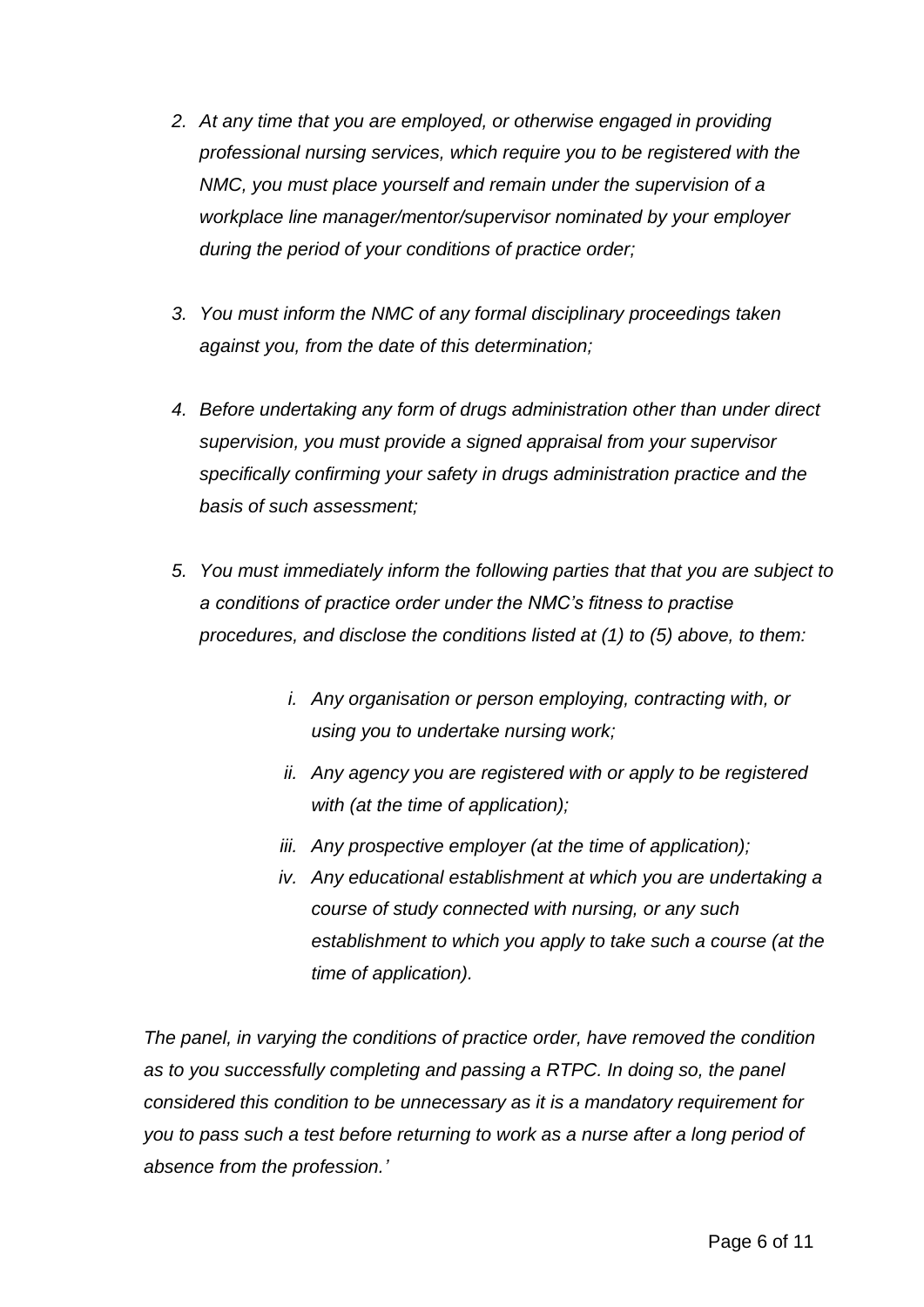### **Decision and reasons on current impairment**

The panel has considered carefully whether Mrs Ansah's fitness to practise remains impaired. Whilst there is no statutory definition of fitness to practise, the NMC has defined fitness to practise as a registrant's suitability to remain on the register without restriction. In considering this case, the panel has carried out a comprehensive review of the order in light of the current circumstances. Whilst it has noted the decision of the last panel, this panel has exercised its own judgement as to current impairment.

The panel has had regard to all of the documentation before it, including the NMC bundle. The panel noted that there was no documentation provided by Mrs Ansah.

The panel heard and accepted the advice of the legal assessor.

In reaching its decision, the panel was mindful of the need to protect the public, maintain public confidence in the profession and to declare and uphold proper standards of conduct and performance.

The panel considered whether Mrs Ansah's fitness to practise remains impaired.

The panel noted that Mrs Ansah attended the last substantive order review hearing on 26 April 2019 and gave the following evidence:

*'You told the panel that you have sat a number of pre-selection tests for a return to practice course and that you passed the literacy part of the process on the first occasion. However, you told the panel that you have sat the numeracy test subsequently on three occasions, the most recent being in August 2018, and have yet to pass. You showed the panel a book recommended by a university, in order to assist you with the passing of your numeracy test. You told the panel that you are intending to sit the test again if it is held in September of this year.*

*You told the panel that your fitness to practise is currently impaired as you have not worked as a nurse for eleven years. You said that you were hoping to pass the numeracy test and then attend for an interview at Guy's, London for the RTPC. You*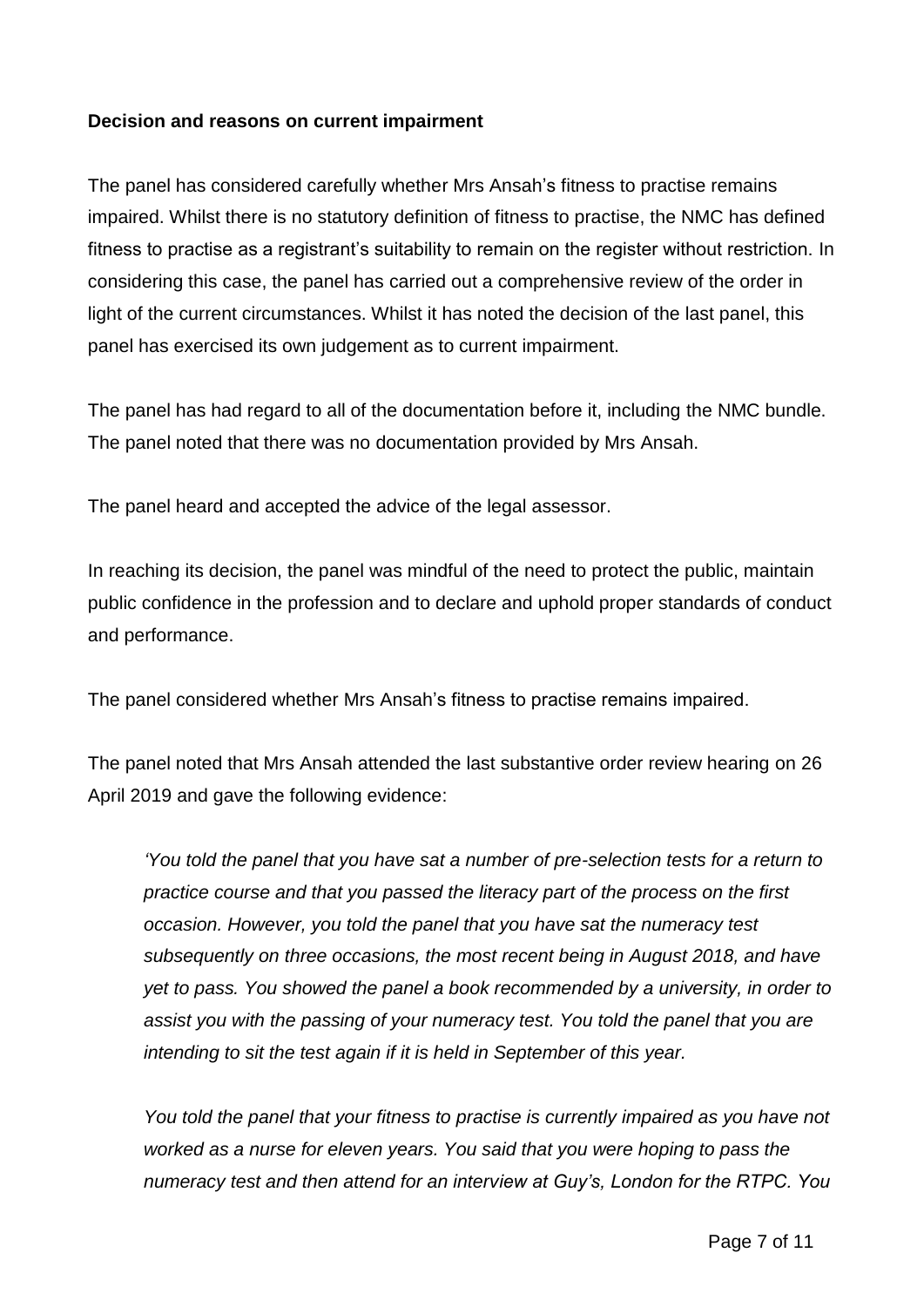*told the panel that you are "making an effort" to attempt to try and get back into nursing.*

*You told the panel that you want to return to nursing soon after the completion of a RTPC.'*

Despite Mrs Ansah's engagement and stated intentions at the last hearing, the panel noted that she has not engaged with the NMC, provided any evidence to demonstrate that she has complied with the conditions of practice order or any information about her future intentions.

The panel noted that Mrs Ansah has not worked as a registered nurse since 2010 and therefore there is no evidence to suggest that she has addressed the shortfalls identified. The panel determined that there is a continuing risk of repetition of the medication error and a consequent risk of harm to patients. The panel therefore found that Mrs Ansah's fitness to practice remains impaired on public protection grounds.

The panel has borne in mind that its primary function is to protect patients and the wider public interest which includes maintaining confidence in the nursing profession and upholding proper standards of conduct and performance. The panel determined that, in this case, a finding of continuing impairment on public interest grounds is also required.

For these reasons, the panel finds that Mrs Ansah's fitness to practise remains impaired.

### **Decision and reasons on sanction**

Having found Mrs Ansah's fitness to practise currently impaired, the panel then considered what, if any, sanction it should impose in this case. The panel noted that its powers are set out in Article 30 of the Order. The panel has also taken into account the 'NMC's Sanctions Guidance' (SG) and has borne in mind that the purpose of a sanction is not to be punitive, though any sanction imposed may have a punitive effect.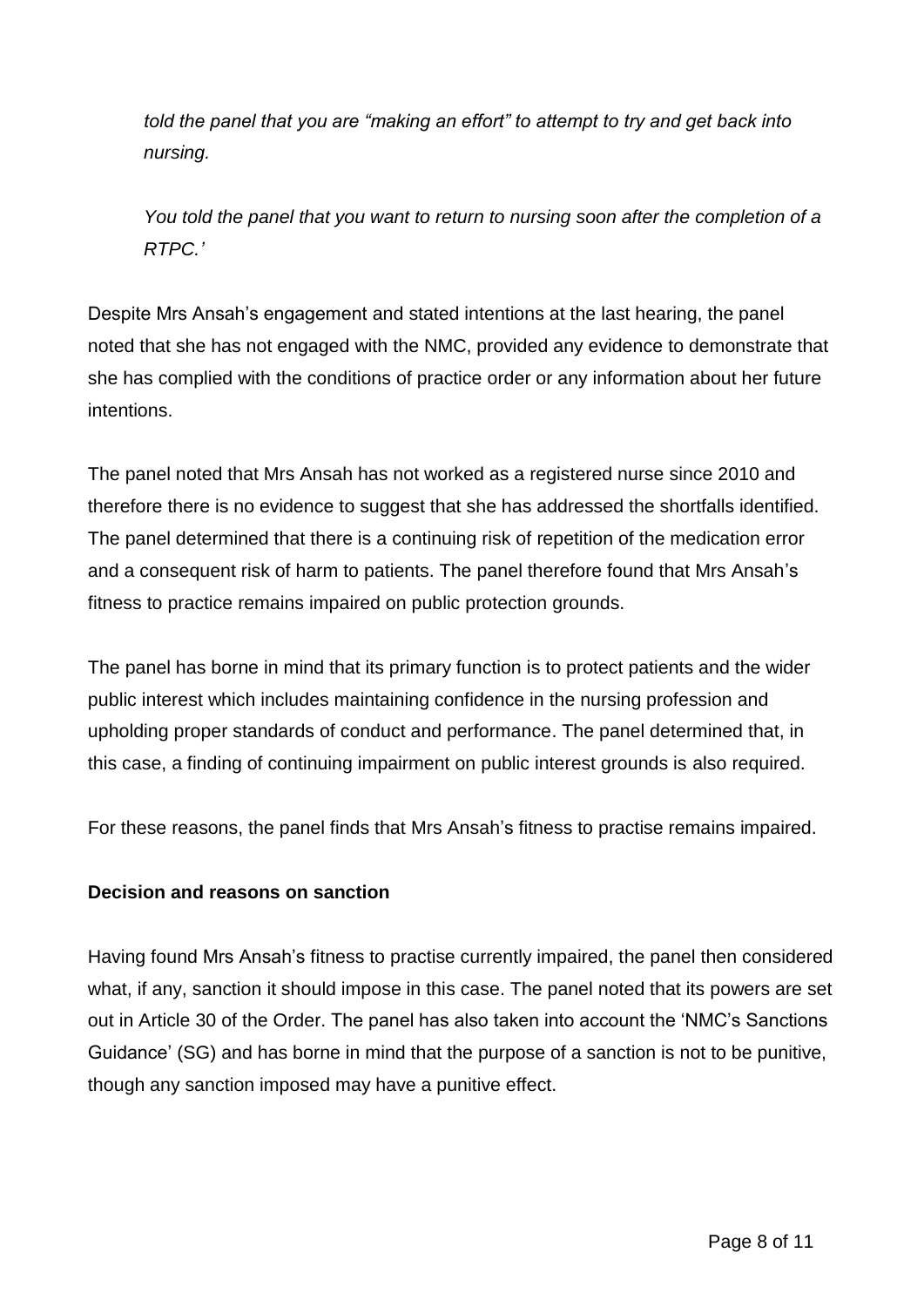The panel first considered whether to take no action but concluded that this would be inappropriate in view of the clinical failings identified in this case. The panel decided that it would be neither proportionate nor in the public interest to take no further action.

It then considered the imposition of a caution order but again determined that, due to clinical failings and the public protection issues identified, an order that does not restrict Mrs Ansah's practice would not be appropriate in the circumstances. The panel decided that it would be neither proportionate nor in the public interest to impose a caution order.

The panel next considered whether imposing a further conditions of practice order on Mrs Ansah's registration would still be a sufficient and appropriate response. The panel is mindful that any conditions imposed must be proportionate, measurable and workable. The panel noted that Mrs Ansah has not engaged with the NMC since 2019 or provided any information about her progress in securing a place on a return to practice course. However, the panel was mindful of the impact of the COVID-19 pandemic on such courses. Nevertheless, in the light of Mrs Ansah's lack of engagement with the NMC, the panel determined that a conditions of practice order was no longer workable or appropriate.

Whilst the panel determined therefore that a suspension order is the appropriate sanction which would both protect the public and satisfy the wider public interest, it gave serious consideration to a striking off order in view of the age of this case and Mrs Ansah's lack of engagement. The panel noted that the charges occurred in 2008, Mrs Ansah has not practised as a registered nurse since 2010 and she has failed to fully address the concerns identified. The panel was mindful of the need for finality in regulatory proceedings and the public interest in concluding proceedings expeditiously.

In order to allow Mrs Ansah an opportunity to engage with the NMC and communicate her intentions for the future, the panel determined to impose a suspension order with a review for a period of three months. The panel was of the view that this would allow Mrs Ansah sufficient time to re-engage with the NMC. It considered this to be the most appropriate and proportionate sanction available at this stage but noted that a striking off order is available to the next panel if Mrs Ansah continues to disengage with the NMC.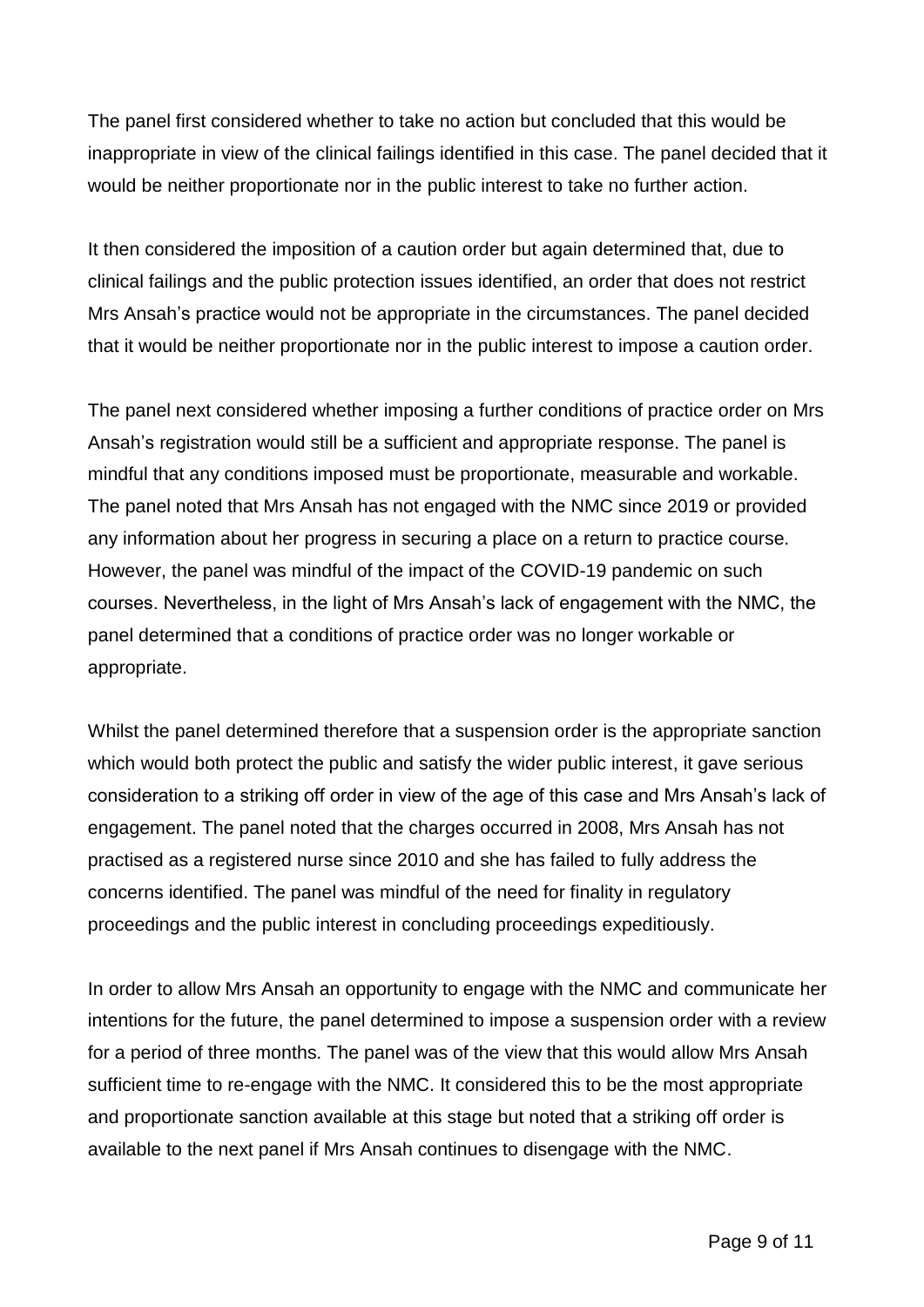The panel was mindful that Mrs Ansah may have decided to not return to nursing, and it considered that if this is the case, she may be assisted by the following NMC guidance on 'Allowing orders to expire when a nurse or midwife's registration will lapse' (Reference: REV-3h):

*'In certain circumstances allowing a suspension or conditions of practice order to expire following a finding of current impairment may actually be the best way to protect the public from concerns about a nurse, midwife or nursing associate's practice.*

*Taking this option is likely to be appropriate if:*

- *the nurse, midwife or nursing associate's registration is only active because of the substantive order being in place,*
- *the nurse, midwife or nursing associate doesn't want to continue practising, and*
- *the public are protected because the panel have made a clear finding that the nurse, midwife or nursing associate's fitness to practise is currently impaired so that this can be drawn to the attention of any future decisionmaker if the nurse, midwife or nursing associate attempts to re-join the register.'*

This suspension order will take effect upon the expiry of the current suspension order, namely the end of 17 May 2022 in accordance with Article 30(1).

Before the end of the period of suspension, another panel will review the order. At the review hearing the panel may revoke the order, or it may confirm the order, or it may replace the order with another order.

Any future panel reviewing this case would be assisted by:

 Mrs Ansah's engagement with the NMC and evidence of her future intentions about her nursing career.